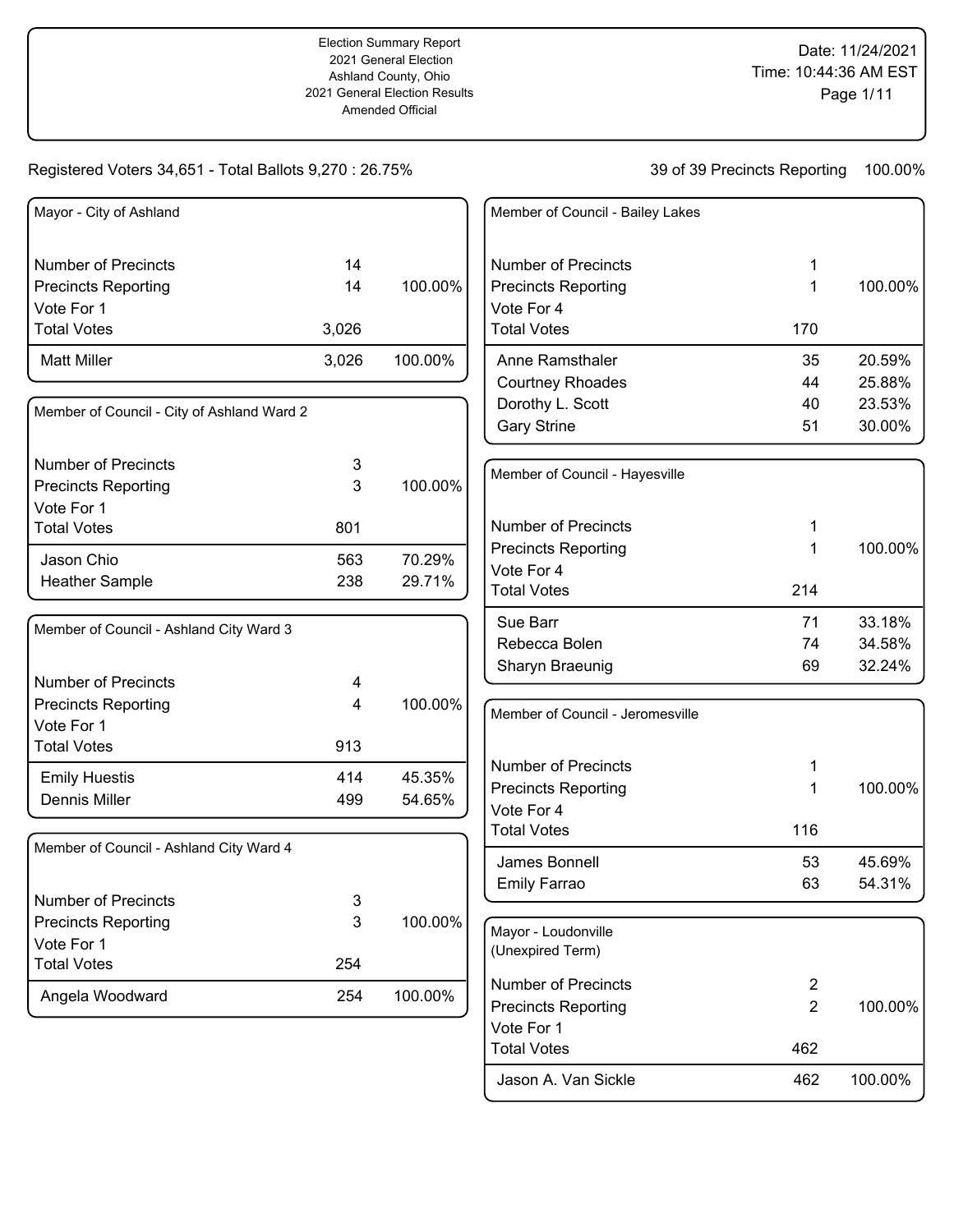| Member of Council - Loudonville |                |          |
|---------------------------------|----------------|----------|
| Number of Precincts             | 2              |          |
| <b>Precincts Reporting</b>      | $\overline{2}$ | 100.00%  |
| Vote For 4                      |                |          |
| <b>Total Votes</b>              | 1,192          |          |
| Catherine J. Lance              | 395            | 33.14%   |
| <b>Hollie McCauley</b>          | 347            | 29.11%   |
| Thomas A. Young                 | 347            | 29.11%   |
| William A. Huffman (W)          | 103            | 8.64%    |
| Member of Council - Mifflin     |                |          |
| <b>Number of Precincts</b>      | 1              |          |
| <b>Precincts Reporting</b>      | 1              | 100.00%  |
| Vote For 4                      |                |          |
| <b>Total Votes</b>              | 38             |          |
| Freddie L. Craig                | 16             | 42.11%   |
| Debra J. Cole (W)               | 12             | 31.58%   |
| Philene L. Craig (W)            | 10             | 26.32%   |
| Member of Council - Perrysville |                |          |
| Number of Precincts             | 1              |          |
| <b>Precincts Reporting</b>      | 1              | 100.00%  |
| Vote For 4                      |                |          |
| <b>Total Votes</b>              | 475            |          |
| David Artrip, Jr.               | 70             | 14.74%   |
| Jonas R. Bush                   | 38             | $8.00\%$ |
| Cheryl K. Eggerton-Bowen        | 46             | 9.68%    |
| Johnathon R. Fowler             | 42             | 8.84%    |
| <b>Steve Goines</b>             | 61             | 12.84%   |
| Rebecca Gray                    | 57             | 12.00%   |
| William D. Herman, Jr.          | 90             | 18.95%   |
| Bob Zakutni                     | 58             | 12.21%   |
| Randall Stroh (W)               | 13             | 2.74%    |

| Member of Board of Public Affairs - Perrysville |   |         |
|-------------------------------------------------|---|---------|
| Number of Precincts                             | 1 |         |
| <b>Precincts Reporting</b>                      | 1 | 100.00% |
| <b>Total Votes</b>                              | 0 |         |
| No valid petition filed                         |   |         |
| Member of Council - Polk                        |   |         |
| Number of Precincts                             | 1 |         |
| <b>Precincts Reporting</b>                      | 1 | 100.00% |
| <b>Total Votes</b>                              | 0 |         |
| No valid petition filed                         |   |         |
| Member of Board of Public Affairs - Polk        |   |         |
| Number of Precincts                             | 1 |         |

| <b>Number of Precincts</b> |    |         |
|----------------------------|----|---------|
| <b>Precincts Reporting</b> | 1. | 100.00% |
| <b>Total Votes</b>         |    |         |
| No valid petition filed    |    |         |

| Member of Council - Savannah |     |         |
|------------------------------|-----|---------|
| Number of Precincts          | 1   |         |
| <b>Precincts Reporting</b>   | 1   | 100.00% |
| Vote For 4                   |     |         |
| <b>Total Votes</b>           | 163 |         |
| Erin Baughman                | 48  | 29.45%  |
| Andrew Kinney                | 33  | 20.25%  |
| Bruce W. Richards            | 40  | 24.54%  |
| Douglas N. Yoho              | 42  | 25.77%  |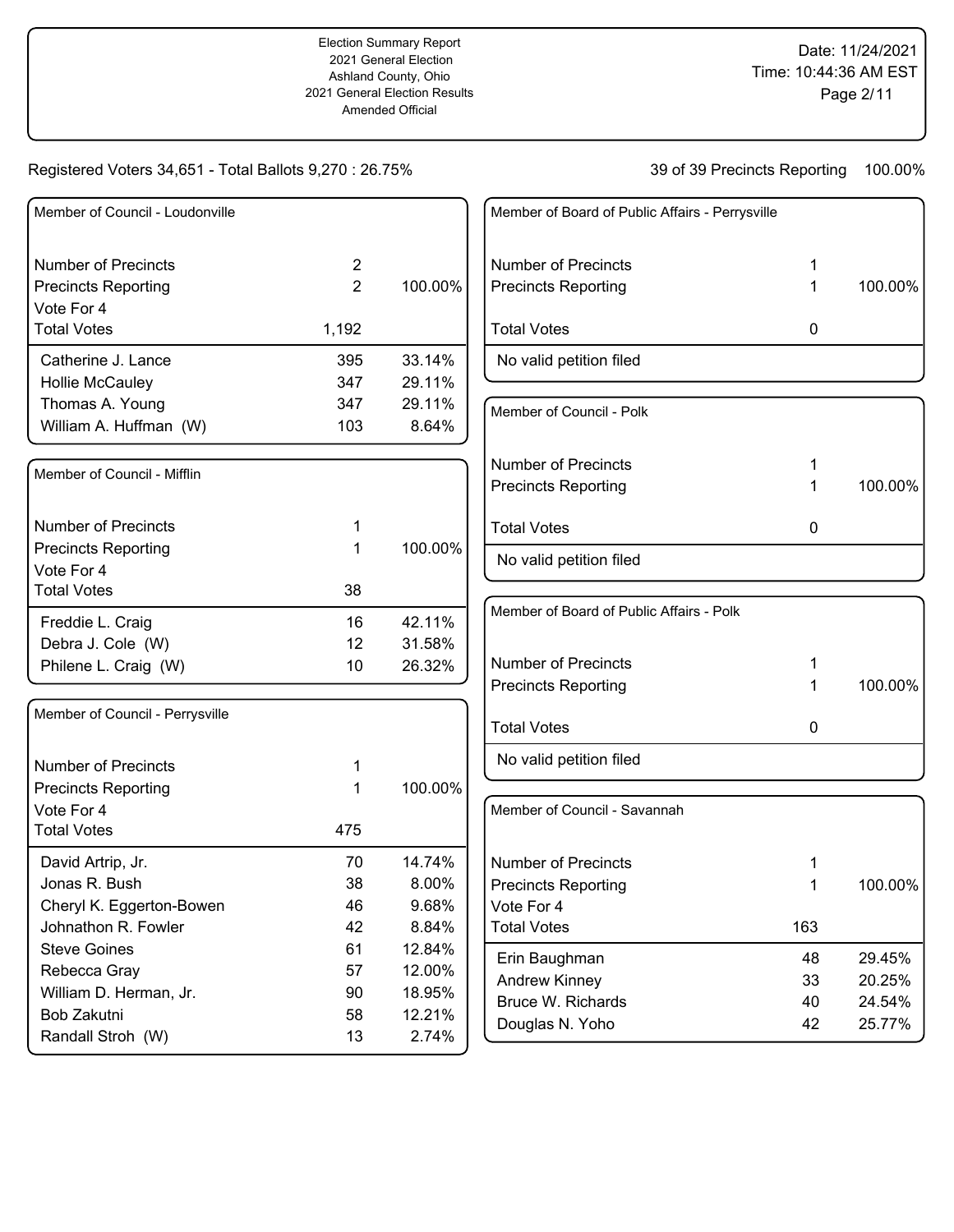| Member of Board of Public Affairs - Savannah |                |         | Township Trustee - Jackson |                |         |
|----------------------------------------------|----------------|---------|----------------------------|----------------|---------|
|                                              |                |         |                            |                |         |
| <b>Number of Precincts</b>                   | 1              |         | <b>Number of Precincts</b> | $\overline{2}$ |         |
| <b>Precincts Reporting</b>                   | 1              | 100.00% | <b>Precincts Reporting</b> | $\overline{2}$ | 100.00% |
|                                              |                |         | Vote For 2                 |                |         |
| <b>Total Votes</b>                           | 0              |         | <b>Total Votes</b>         | 575            |         |
| No valid petition filed                      |                |         | Jim Power                  | 159            | 27.65%  |
|                                              |                |         | <b>Chuck Reed</b>          | 144            | 25.04%  |
| Township Trustee - Clear Creek               |                |         | Kay Wright                 | 272            | 47.30%  |
|                                              |                |         | Township Trustee - Lake    |                |         |
| <b>Number of Precincts</b>                   | 1              |         |                            |                |         |
| <b>Precincts Reporting</b>                   | 1              | 100.00% |                            |                |         |
| Vote For 2                                   |                |         | <b>Number of Precincts</b> | 1              |         |
| <b>Total Votes</b>                           | 580            |         | <b>Precincts Reporting</b> | 1              | 100.00% |
|                                              |                |         | Vote For 2                 |                |         |
| Aaron Arter                                  | 133            | 22.93%  | <b>Total Votes</b>         | 202            |         |
| Timothy A. Calame                            | 92             | 15.86%  | Mike S. Bender             |                | 58.42%  |
| <b>Stan Crist</b>                            | 177            | 30.52%  |                            | 118<br>84      |         |
| Ervin Yoder                                  | 178            | 30.69%  | Timothy W. Nickles         |                | 41.58%  |
| Township Trustee - Green                     |                |         | Township Trustee - Mifflin |                |         |
| <b>Number of Precincts</b>                   |                |         | <b>Number of Precincts</b> | 1              |         |
|                                              | 3<br>3         | 100.00% | <b>Precincts Reporting</b> | 1              | 100.00% |
| <b>Precincts Reporting</b>                   |                |         | Vote For 2                 |                |         |
| Vote For 2                                   |                |         | <b>Total Votes</b>         | 450            |         |
| <b>Total Votes</b>                           | 979            |         |                            |                |         |
| Marianne Cowell                              | 471            | 48.11%  | John M. Bartley            | 163            | 36.22%  |
| Dwain E. Stitzlein                           | 508            | 51.89%  | Jeffrey Lewis              | 67             | 14.89%  |
|                                              |                |         | Eric C. Oswalt             | 220            | 48.89%  |
| Township Trustee - Hanover                   |                |         |                            |                |         |
|                                              |                |         | Township Trustee - Milton  |                |         |
| <b>Number of Precincts</b>                   | $\overline{c}$ |         |                            |                |         |
| <b>Precincts Reporting</b>                   | $\overline{2}$ | 100.00% | <b>Number of Precincts</b> | $\overline{2}$ |         |
| Vote For 2                                   |                |         | <b>Precincts Reporting</b> | $\overline{2}$ | 100.00% |
| <b>Total Votes</b>                           | 734            |         | Vote For 2                 |                |         |
| John R. Burkhart                             | 352            | 47.96%  | <b>Total Votes</b>         | 626            |         |
| Ronald Endslow                               | 382            | 52.04%  | Mitchell W. Bolin          | 300            | 47.92%  |
|                                              |                |         | Eric Fulk                  | 326            | 52.08%  |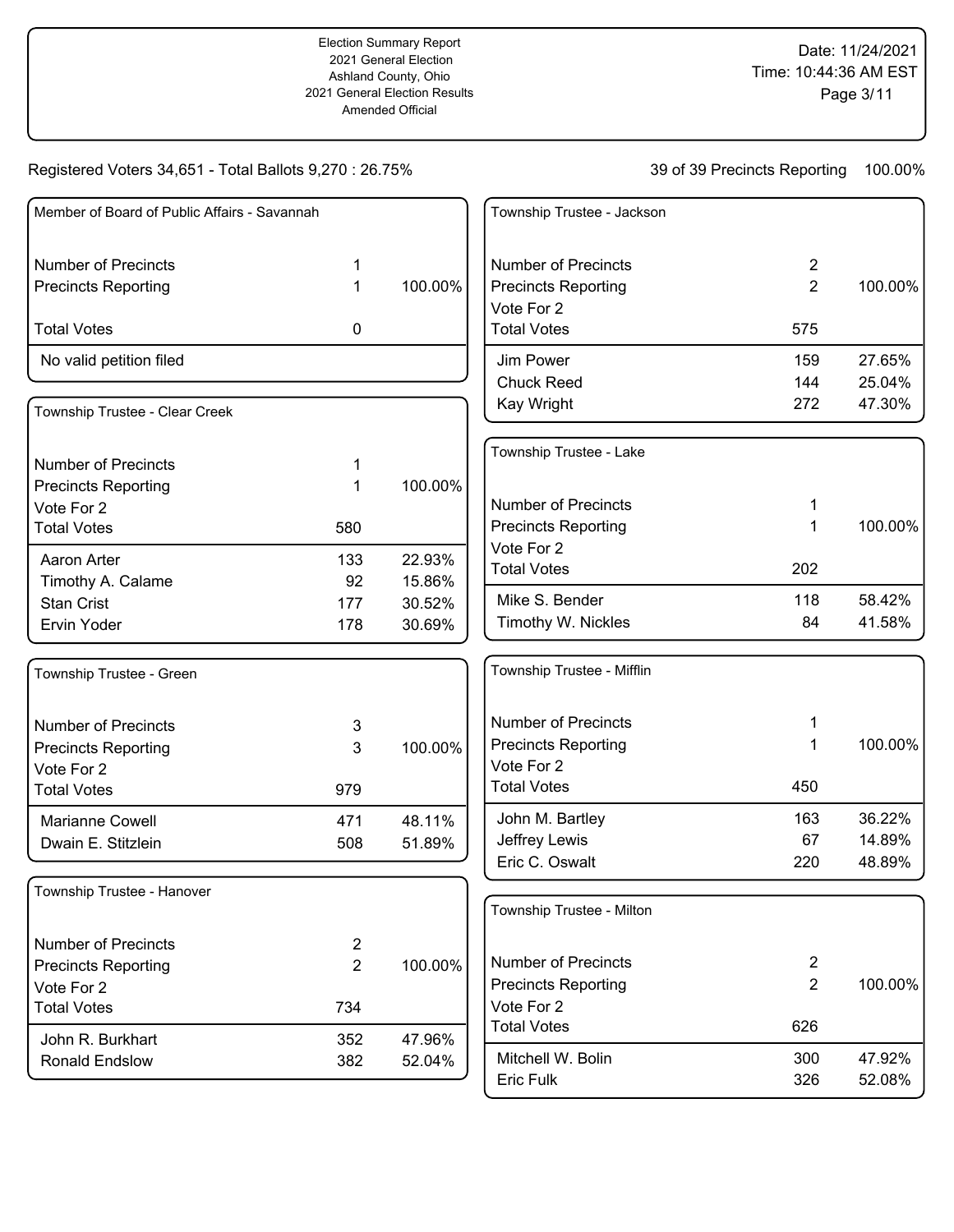| Township Trustee - Mohican       |                |         | Township Trustee - Ruggles  |                |         |
|----------------------------------|----------------|---------|-----------------------------|----------------|---------|
| <b>Number of Precincts</b>       | $\overline{2}$ |         | <b>Number of Precincts</b>  | 1              |         |
| <b>Precincts Reporting</b>       | $\overline{2}$ | 100.00% | <b>Precincts Reporting</b>  | 1              | 100.00% |
| Vote For 2                       |                |         | Vote For 2                  |                |         |
| <b>Total Votes</b>               | 607            |         | <b>Total Votes</b>          | 214            |         |
| Keith Raudebaugh                 | 319            | 52.55%  | <b>Scott Ashton</b>         | 78             | 36.45%  |
| Michael D. Weber                 | 288            | 47.45%  | <b>Scott Stolcals</b>       | 71             | 33.18%  |
|                                  |                |         | Jerad White                 | 65             | 30.37%  |
| Township Trustee - Montgomery    |                |         |                             |                |         |
|                                  |                |         | Township Trustee - Sullivan |                |         |
| <b>Number of Precincts</b>       | 3              |         |                             |                |         |
| <b>Precincts Reporting</b>       | 3              | 100.00% | <b>Number of Precincts</b>  | $\overline{2}$ |         |
| Vote For 2                       |                |         | <b>Precincts Reporting</b>  | $\overline{2}$ | 100.00% |
| <b>Total Votes</b>               | 662            |         | Vote For 2                  |                |         |
| Hugh B. Troth                    | 314            | 47.43%  | <b>Total Votes</b>          | 916            |         |
| Stephen J. Uhler                 | 348            | 52.57%  | <b>Ermal Alexander</b>      | 221            | 24.13%  |
|                                  |                |         | Richard E. Bennett          | 77             | 8.41%   |
| Township Trustee - Orange        |                |         | Tab Bloom                   | 186            | 20.31%  |
|                                  |                |         | Douglas Campbell            | 101            | 11.03%  |
|                                  |                |         | <b>Brian Danish</b>         | 34             | 3.71%   |
| <b>Number of Precincts</b>       | $\overline{2}$ |         | James Diaz                  | 112            | 12.23%  |
| <b>Precincts Reporting</b>       | $\overline{2}$ | 100.00% | Glen Goff, Sr.              | 185            | 20.20%  |
| Vote For 2<br><b>Total Votes</b> | 463            |         |                             |                |         |
|                                  |                |         | <b>Township Trustee</b>     |                |         |
| David Elson                      | 244            | 52.70%  | (Unexpired Term) - Sullivan |                |         |
| George Parks                     | 219            | 47.30%  | <b>Number of Precincts</b>  | 2              |         |
|                                  |                |         | <b>Precincts Reporting</b>  | $\overline{2}$ | 100.00% |
| Township Trustee - Perry         |                |         | Vote For 1                  |                |         |
|                                  |                |         | Total Votes                 | 465            |         |
| <b>Number of Precincts</b>       | 1              |         | Martin E. Konicek, Sr.      | 203            | 43.66%  |
| <b>Precincts Reporting</b>       | 1              | 100.00% | Samantha Shank              | 262            | 56.34%  |
| Vote For 2                       |                |         |                             |                |         |
| <b>Total Votes</b>               | 408            |         |                             |                |         |
| Brian G. Funk                    | 242            | 59.31%  |                             |                |         |
| <b>Burton Williams</b>           | 166            | 40.69%  |                             |                |         |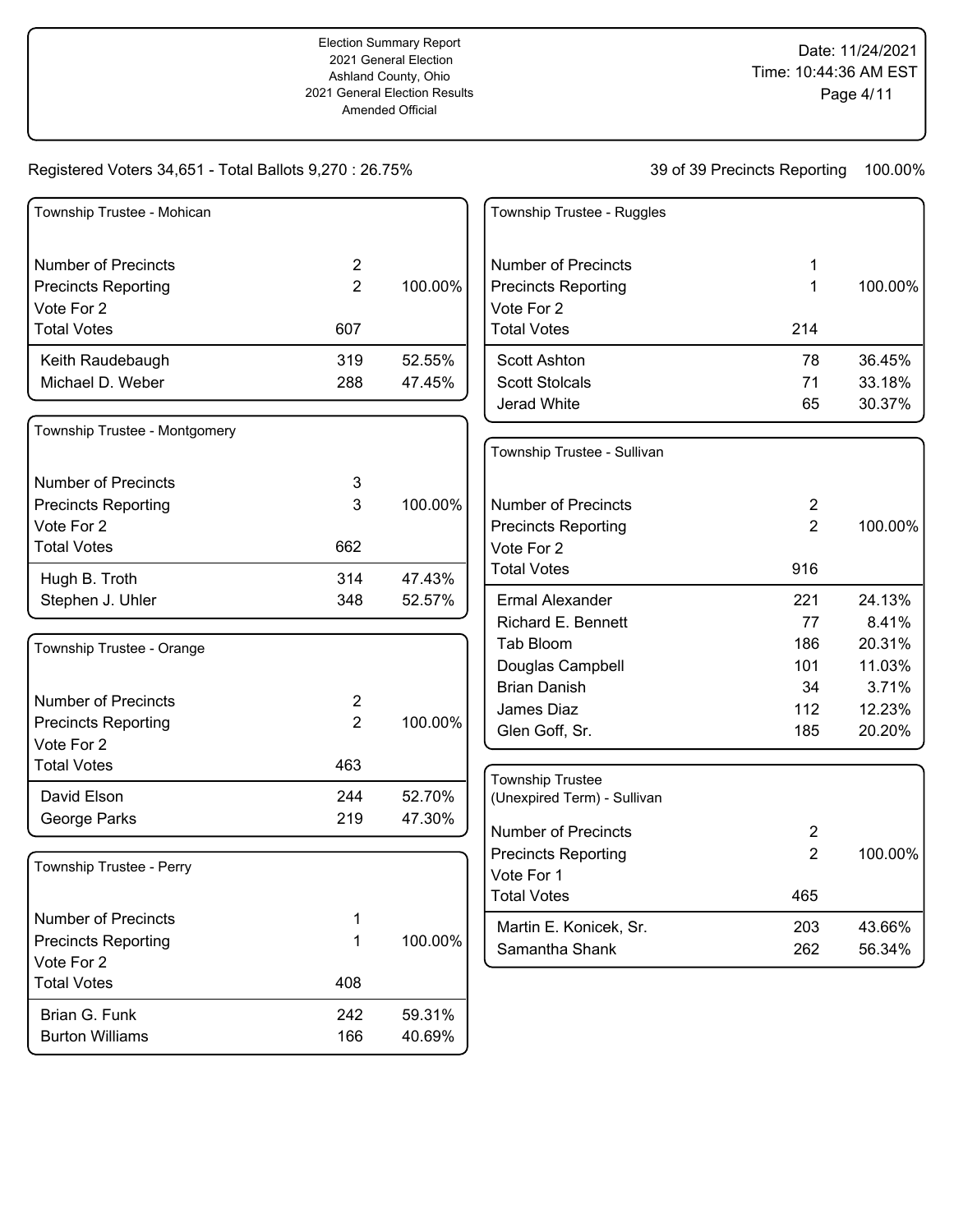| Township Trustee - Troy                  |                |         | Member of Governing Board - North Point ESC      |        |         |
|------------------------------------------|----------------|---------|--------------------------------------------------|--------|---------|
| <b>Number of Precincts</b>               | 1              |         | <b>Number of Precincts</b>                       | 1      |         |
| <b>Precincts Reporting</b>               | 1              | 100.00% | <b>Precincts Reporting</b>                       | 1      | 100.00% |
| Vote For 2                               |                |         | Vote For 2                                       |        |         |
| <b>Total Votes</b>                       | 284            |         | <b>Total Votes</b>                               | 0      |         |
| Chase Galloway                           | 107            | 37.68%  | Peter C. Hazel                                   | 0      | $0\%$   |
| <b>Tim Roth</b>                          | 106            | 37.32%  | Bob Morgan                                       | 0      | 0%      |
| Leslie Dean White                        | 71             | 25.00%  |                                                  |        |         |
| Township Trustee - Vermillion            |                |         | Member of Governing Board - Tri-Cnty, Dist 3 ESC |        |         |
|                                          |                |         | <b>Number of Precincts</b>                       | 11     |         |
| <b>Number of Precincts</b>               | $\overline{c}$ |         | <b>Precincts Reporting</b>                       | 11     | 100.00% |
| <b>Precincts Reporting</b>               | $\overline{2}$ | 100.00% | Vote For 1                                       |        |         |
| Vote For 2                               |                |         | <b>Total Votes</b>                               | 1,109  |         |
| <b>Total Votes</b>                       | 721            |         | R. Willard Welch                                 | 1,109  | 100.00% |
| Doug Kamenik                             | 389            | 53.95%  |                                                  |        |         |
| Ralph E. Owens                           | 332            | 46.05%  | Member of Board of Education - Ashland CSD       |        |         |
| <b>Township Trustee</b>                  |                |         |                                                  |        |         |
| (Unexpired Term) - Vermillion            |                |         | <b>Number of Precincts</b>                       | 22     |         |
| <b>Number of Precincts</b>               | $\overline{2}$ |         | <b>Precincts Reporting</b>                       | 22     | 100.00% |
| <b>Precincts Reporting</b>               | $\overline{2}$ | 100.00% | Vote For 3<br><b>Total Votes</b>                 | 11,014 |         |
| Vote For 1                               |                |         |                                                  |        |         |
| <b>Total Votes</b>                       | 370            |         | Gina Deppert                                     | 1,864  | 16.92%  |
|                                          |                |         | Kenneth Hammontree                               | 1,567  | 14.23%  |
| <b>Grant Conwell</b>                     | 370            | 100.00% | Paul Lannon                                      | 680    | 6.17%   |
|                                          |                |         | Pamela Mowry                                     | 2,440  | 22.15%  |
| Member of Governing Board - Mid-Ohio ESC |                |         | Megan Steffen                                    | 1,430  | 12.98%  |
|                                          |                |         | John O. Teevan                                   | 2,423  | 22.00%  |
| <b>Number of Precincts</b>               | 5              |         | Michael Zickefoose (W)                           | 610    | 5.54%   |
| <b>Precincts Reporting</b>               | 5              | 100.00% |                                                  |        |         |
| Vote For 3                               |                |         |                                                  |        |         |
| <b>Total Votes</b>                       | 296            |         |                                                  |        |         |
| William G. McFarland                     | 178            | 60.14%  |                                                  |        |         |
| <b>Richard Prater</b>                    | 114            | 38.51%  |                                                  |        |         |
| Kyle Swigart (W)                         | 4              | 1.35%   |                                                  |        |         |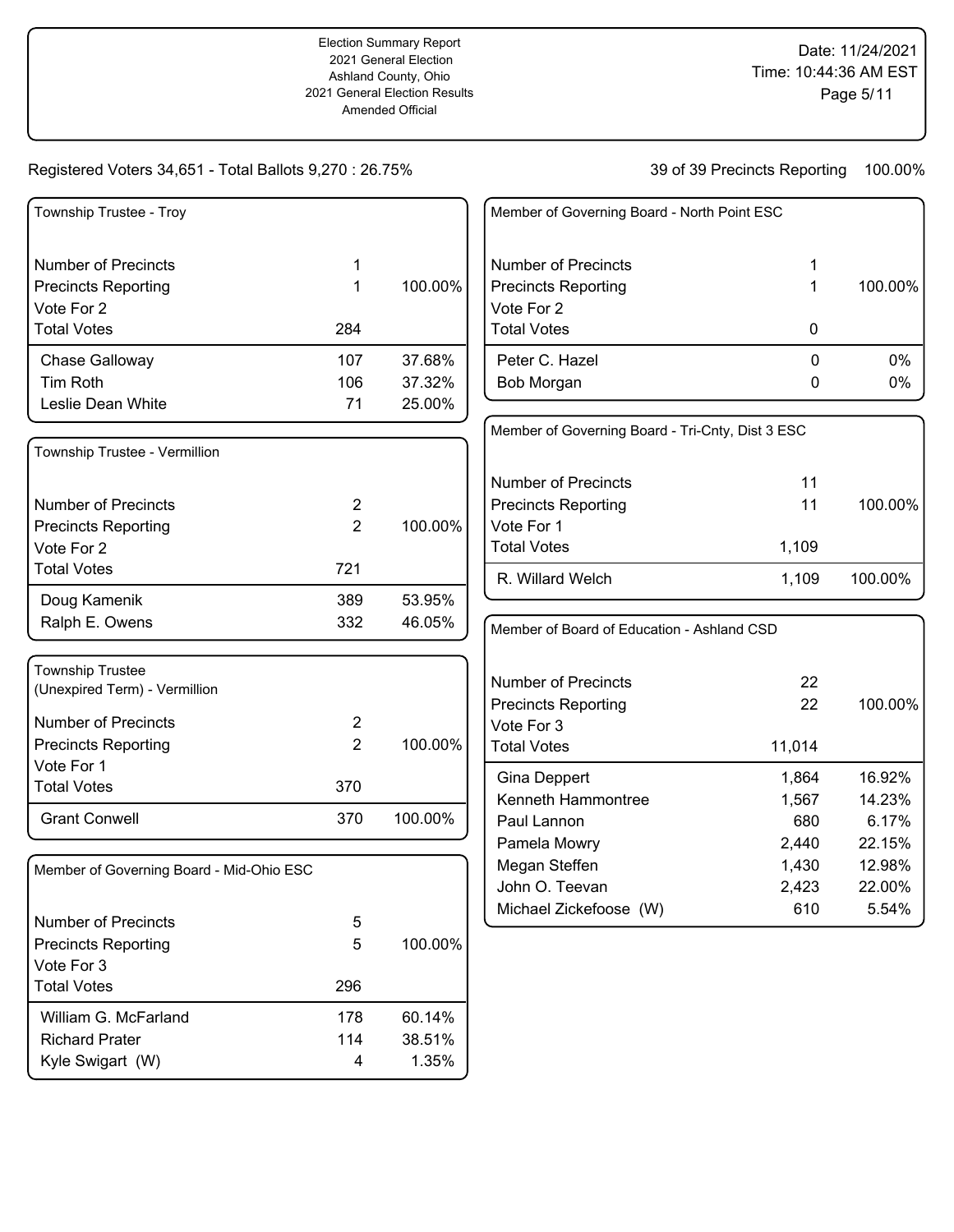| Member of Board of Education - Black River LSD                     |        |         | Member of Board of Education - Hillsdale LSD              |                |         |
|--------------------------------------------------------------------|--------|---------|-----------------------------------------------------------|----------------|---------|
| <b>Number of Precincts</b><br><b>Precincts Reporting</b>           | 5<br>5 | 100.00% | <b>Number of Precincts</b><br><b>Precincts Reporting</b>  | 8<br>8         | 100.00% |
| Vote For 2                                                         |        |         | Vote For 3                                                |                |         |
| <b>Total Votes</b>                                                 | 958    |         | <b>Total Votes</b>                                        | 3,136          |         |
| Samantha Everett                                                   | 168    | 17.54%  | W. Eugene Anderson                                        | 468            | 14.92%  |
| Alexis Honoshofsky                                                 | 145    | 15.14%  | Nicholas D. Atterholt                                     | 889            | 28.35%  |
| <b>Cathie Morlock</b>                                              | 188    | 19.62%  | Josh Hlavaty                                              | 473            | 15.08%  |
| Andrea Owen Shearer                                                | 165    | 17.22%  | Vella King                                                | 649            | 20.70%  |
| Daniel Sexton                                                      | 292    | 30.48%  | Kenneth R. Schuck                                         | 657            | 20.95%  |
| Member of Board of Education<br>(Unexpired Term) - Black River LSD |        |         | Member of Board of Education Loudonville-Perrysville EVSD |                |         |
| <b>Number of Precincts</b>                                         | 5      |         | <b>Number of Precincts</b>                                | 5              |         |
| <b>Precincts Reporting</b>                                         | 5      | 100.00% | <b>Precincts Reporting</b>                                | 5              | 100.00% |
| Vote For 1                                                         |        |         | Vote For 3                                                |                |         |
| <b>Total Votes</b>                                                 | 21     |         | <b>Total Votes</b>                                        | 3,212          |         |
| Amanda Grim (W)                                                    | 21     | 100.00% | <b>Bruce Davis</b>                                        | 759            | 23.63%  |
|                                                                    |        |         | David M. Hunter                                           | 719            | 22.38%  |
| Member of Board of Education - Crestview LSD                       |        |         | Jordan C. Lance                                           | 572            | 17.81%  |
|                                                                    |        |         | Kerry L. MacQueen                                         | 543            | 16.91%  |
| <b>Number of Precincts</b>                                         | 3      |         | John W. Temple, Jr.                                       | 619            | 19.27%  |
| <b>Precincts Reporting</b>                                         | 3      | 100.00% |                                                           |                |         |
| Vote For 2                                                         |        |         | Member of Board of Education - Lucas LSD                  |                |         |
| <b>Total Votes</b>                                                 | 583    |         |                                                           |                |         |
| <b>Bill Bolin</b>                                                  | 177    | 30.36%  | <b>Number of Precincts</b>                                | $\overline{2}$ |         |
| Karen Keefer                                                       | 146    | 25.04%  | <b>Precincts Reporting</b>                                | $\overline{2}$ | 100.00% |
| Lisa Music                                                         | 114    | 19.55%  | Vote For 3                                                |                |         |
| Jessica L. Tucker                                                  | 146    | 25.04%  | <b>Total Votes</b>                                        | 20             |         |
|                                                                    |        |         | Wayne Camp                                                | 8              | 40.00%  |
|                                                                    |        |         | <b>Timothy Cooper</b>                                     | 9              | 45.00%  |
|                                                                    |        |         | Amy Cuthbertson (W)                                       | 3              | 15.00%  |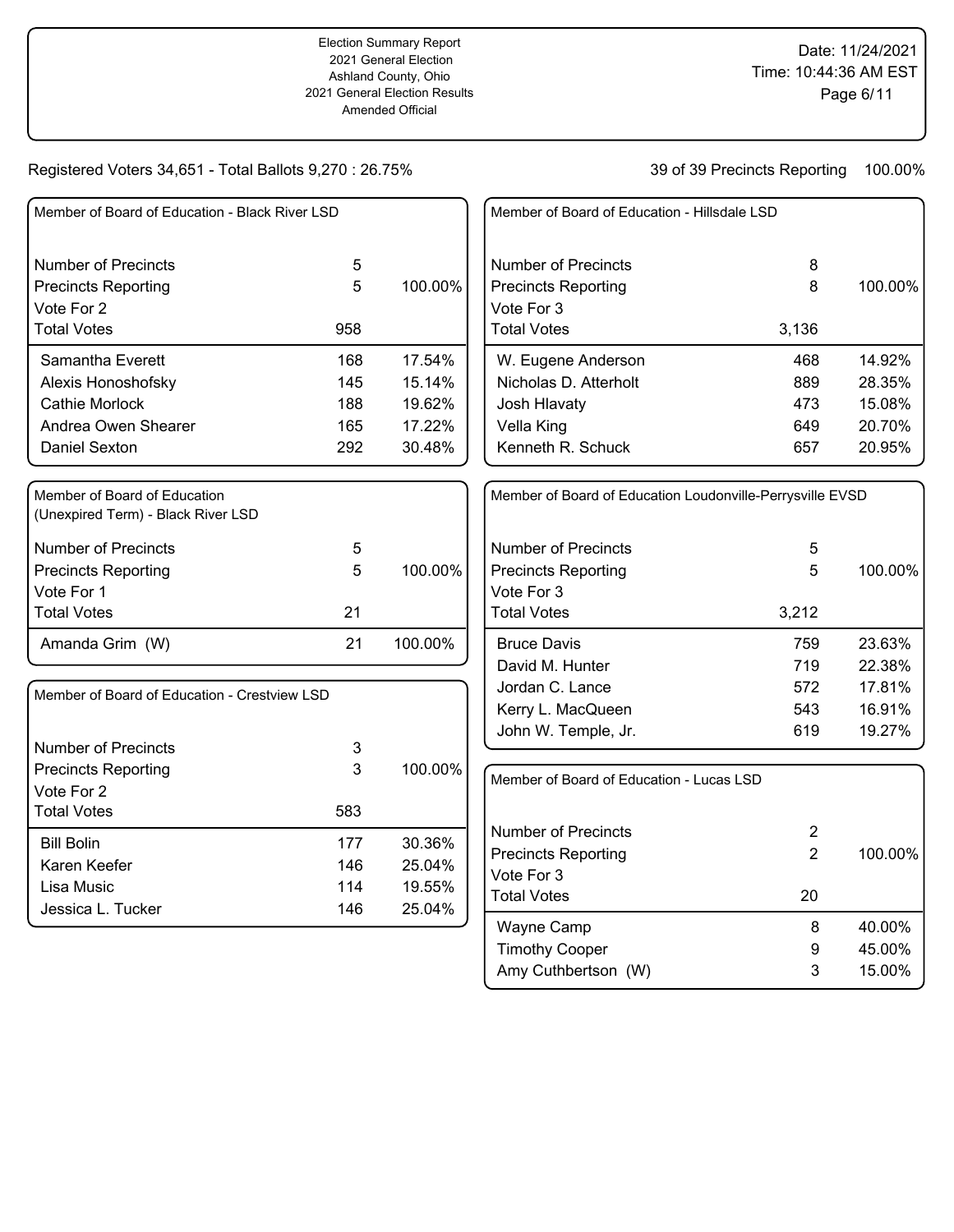| Member of Board of Education - Mapleton LSD     |                |         | Member of Board of Education - West Holmes LSD           |       |         |
|-------------------------------------------------|----------------|---------|----------------------------------------------------------|-------|---------|
| <b>Number of Precincts</b>                      | 9              |         | <b>Number of Precincts</b>                               |       |         |
| <b>Precincts Reporting</b>                      | 9              | 100.00% | <b>Precincts Reporting</b>                               | 1     | 100.00% |
| Vote For 2                                      |                |         | Vote For 3                                               |       |         |
| <b>Total Votes</b>                              | 605            |         | <b>Total Votes</b>                                       | 46    |         |
| ShaNa Benner                                    | 567            | 93.72%  | Andrew D. Jones                                          | 9     | 19.57%  |
| Mindy Scurlock (W)                              | 38             | 6.28%   | Hans Ramseyer                                            | 11    | 23.91%  |
|                                                 |                |         | Micah Snyder                                             | 11    | 23.91%  |
| Member of Board of Education - New London LSD   |                |         | Tina Zickefoose                                          | 15    | 32.61%  |
| <b>Number of Precincts</b>                      |                |         | Ashland County Additional Social Services 2mills/5yrs    |       |         |
| <b>Precincts Reporting</b>                      | 1              | 100.00% |                                                          |       |         |
| Vote For 3                                      |                |         | <b>Number of Precincts</b>                               | 39    |         |
| <b>Total Votes</b>                              | 4              |         | <b>Precincts Reporting</b>                               | 39    | 100.00% |
| William A. Given                                | 1              | 25.00%  | <b>Total Votes</b>                                       |       |         |
| Domenic Maiani                                  |                | 25.00%  |                                                          | 9,149 |         |
| Donald L. Patton                                | 2              | 50.00%  | For the Tax Levy                                         | 4,856 | 53.08%  |
|                                                 |                |         | Against the Tax Levy                                     | 4,293 | 46.92%  |
| Member of Board of Education                    |                |         |                                                          |       |         |
| (Unexpired Term) - New London LSD               |                |         | Ashland City 2-B Local Liquor Option South Street Grille |       |         |
| <b>Number of Precincts</b>                      |                |         |                                                          |       |         |
| <b>Precincts Reporting</b>                      | 1              | 100.00% | <b>Number of Precincts</b>                               |       |         |
| Vote For 1                                      |                |         | <b>Precincts Reporting</b>                               | 1     | 100.00% |
| <b>Total Votes</b>                              | 0              |         |                                                          |       |         |
| Abbie Fawcett                                   | 0              | 0%      | <b>Total Votes</b>                                       | 297   |         |
| Molly P. Given                                  | 0              | 0%      | Yes                                                      | 250   | 84.18%  |
|                                                 |                |         | No                                                       | 47    | 15.82%  |
| Member of Board of Education - Northwestern LSD |                |         |                                                          |       |         |
|                                                 |                |         | Ashland City 2-B Local Liquor Option South Street Grille |       |         |
| <b>Number of Precincts</b>                      | $\overline{c}$ |         | (Sunday Sales)                                           |       |         |
| <b>Precincts Reporting</b>                      | $\overline{2}$ | 100.00% | <b>Number of Precincts</b>                               | 1     |         |
| Vote For 2                                      |                |         | <b>Precincts Reporting</b>                               | 1     | 100.00% |
| <b>Total Votes</b>                              | 123            |         |                                                          |       |         |
| Jill N. Keller                                  | 34             | 27.64%  | <b>Total Votes</b>                                       | 296   |         |
| Reggie Kline                                    | 56             | 45.53%  | Yes                                                      | 231   | 78.04%  |
| <b>Richard Wellert</b>                          | 33             | 26.83%  | No                                                       | 65    | 21.96%  |
|                                                 |                |         |                                                          |       |         |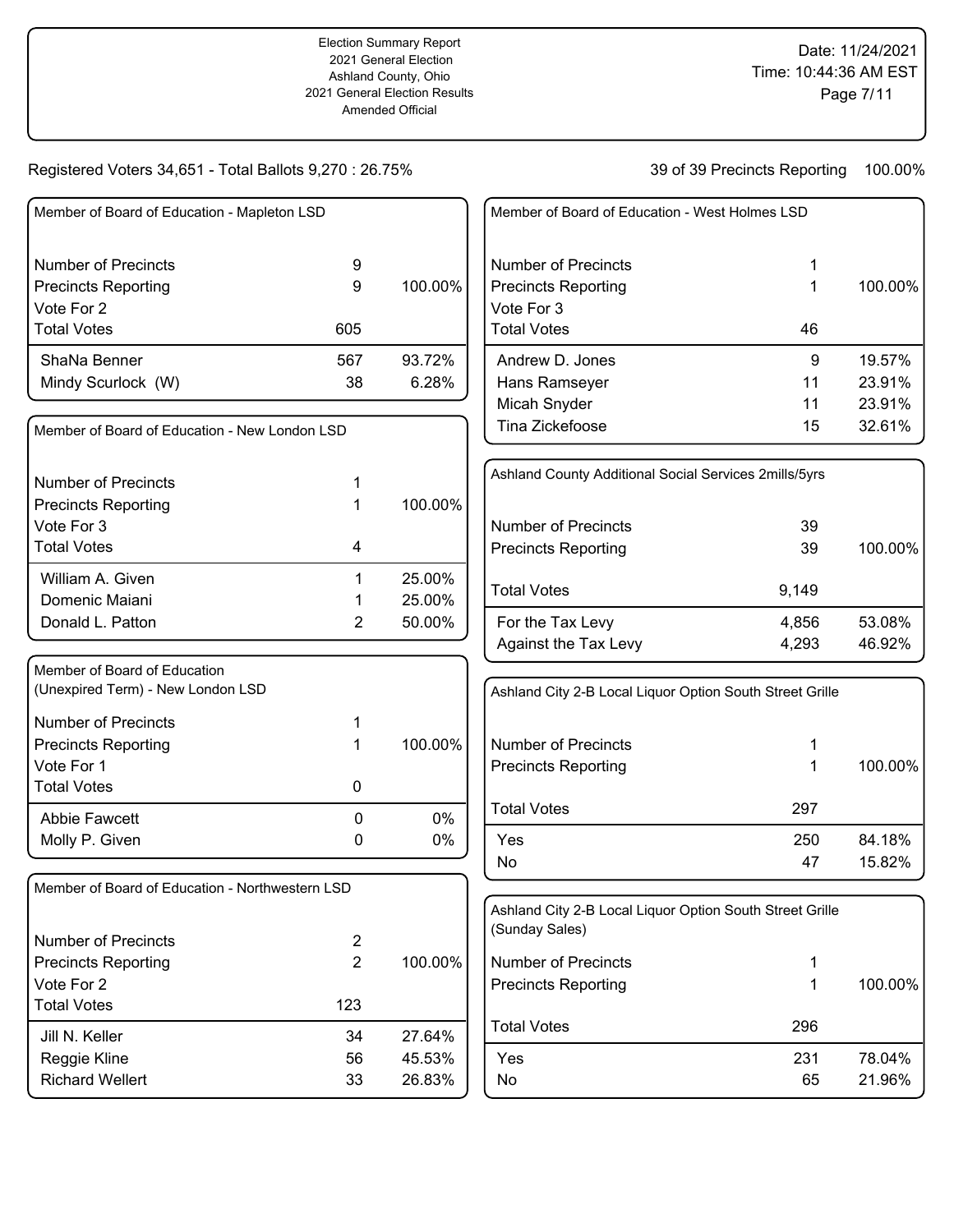| Ashland City 3-C Local Liquor Option Aldi<br>(Sunday Sales) |     |         |
|-------------------------------------------------------------|-----|---------|
| <b>Number of Precincts</b>                                  | 1   |         |
| <b>Precincts Reporting</b>                                  |     | 100.00% |
| <b>Total Votes</b>                                          | 347 |         |
| Yes                                                         | 251 | 72.33%  |
| No                                                          | 96  | 27.67%  |
| Ashland City A-B Local Liquor Option Objo Fire              |     |         |

| Ashland City 4-B Local Liquor Option Ohio Fire<br>(Sunday Sales) |    |         |
|------------------------------------------------------------------|----|---------|
| Number of Precincts                                              | 1  |         |
| <b>Precincts Reporting</b>                                       | 1  | 100.00% |
| <b>Total Votes</b>                                               | 73 |         |
| Yes                                                              | 57 | 78.08%  |
| No                                                               | 16 | 21.92%  |

| Jeromesville Village Renewal Current Expenses 1 mill/5 yrs. |    |         |
|-------------------------------------------------------------|----|---------|
| Number of Precincts                                         | 1  |         |
| <b>Precincts Reporting</b>                                  | 1  | 100.00% |
| <b>Total Votes</b>                                          | 86 |         |
| For the Tax Levy                                            | 65 | 75.58%  |
| <b>Against the Tax Levy</b>                                 | 21 | 24.42%  |
|                                                             |    |         |

| Mifflin Village Proposed Ordinance<br>(Vill. Admin Residency) |    |         |
|---------------------------------------------------------------|----|---------|
| Number of Precincts                                           | 1  |         |
| <b>Precincts Reporting</b>                                    | 1  | 100.00% |
| <b>Total Votes</b>                                            | 35 |         |
| Yes                                                           | 11 | 31.43%  |
| No                                                            | 24 | 68.57%  |
|                                                               |    |         |

| Mifflin Village Proposed Ordinance<br>(Create Clerk-Tres. Replace Fiscal Off.) |          |                  |
|--------------------------------------------------------------------------------|----------|------------------|
| Number of Precincts<br><b>Precincts Reporting</b>                              | 1<br>1   | 100.00%          |
| <b>Total Votes</b>                                                             | 34       |                  |
| Yes<br>N٥                                                                      | 14<br>20 | 41.18%<br>58.82% |

| Clear Creek Twp. Renewal Roads and Bridges 1 mill/5 yrs. |           |                  |
|----------------------------------------------------------|-----------|------------------|
| Number of Precincts<br>Precincts Reporting               | 1<br>1    | 100.00%          |
| <b>Total Votes</b>                                       | 203       |                  |
| For the Tax Levy<br>Against the Tax Levy                 | 139<br>64 | 68.47%<br>31.53% |

| Clear Creek Twp. Additional Current Expenses 0.5mill/5yrs. |            |                  |
|------------------------------------------------------------|------------|------------------|
| Number of Precincts<br>Precincts Reporting                 | 1<br>1     | 100.00%          |
| <b>Total Votes</b>                                         | 341        |                  |
| For the Tax Levy<br>Against the Tax Levy                   | 135<br>206 | 39.59%<br>60.41% |

| Green Twp. Renewal Greenlawn Cemetery 0.2mill/5yrs. |            |                  |
|-----------------------------------------------------|------------|------------------|
| Number of Precincts<br><b>Precincts Reporting</b>   | 2<br>2     | 100.00%          |
| <b>Total Votes</b>                                  | 518        |                  |
| For the Tax Levy<br>Against the Tax Levy            | 371<br>147 | 71.62%<br>28.38% |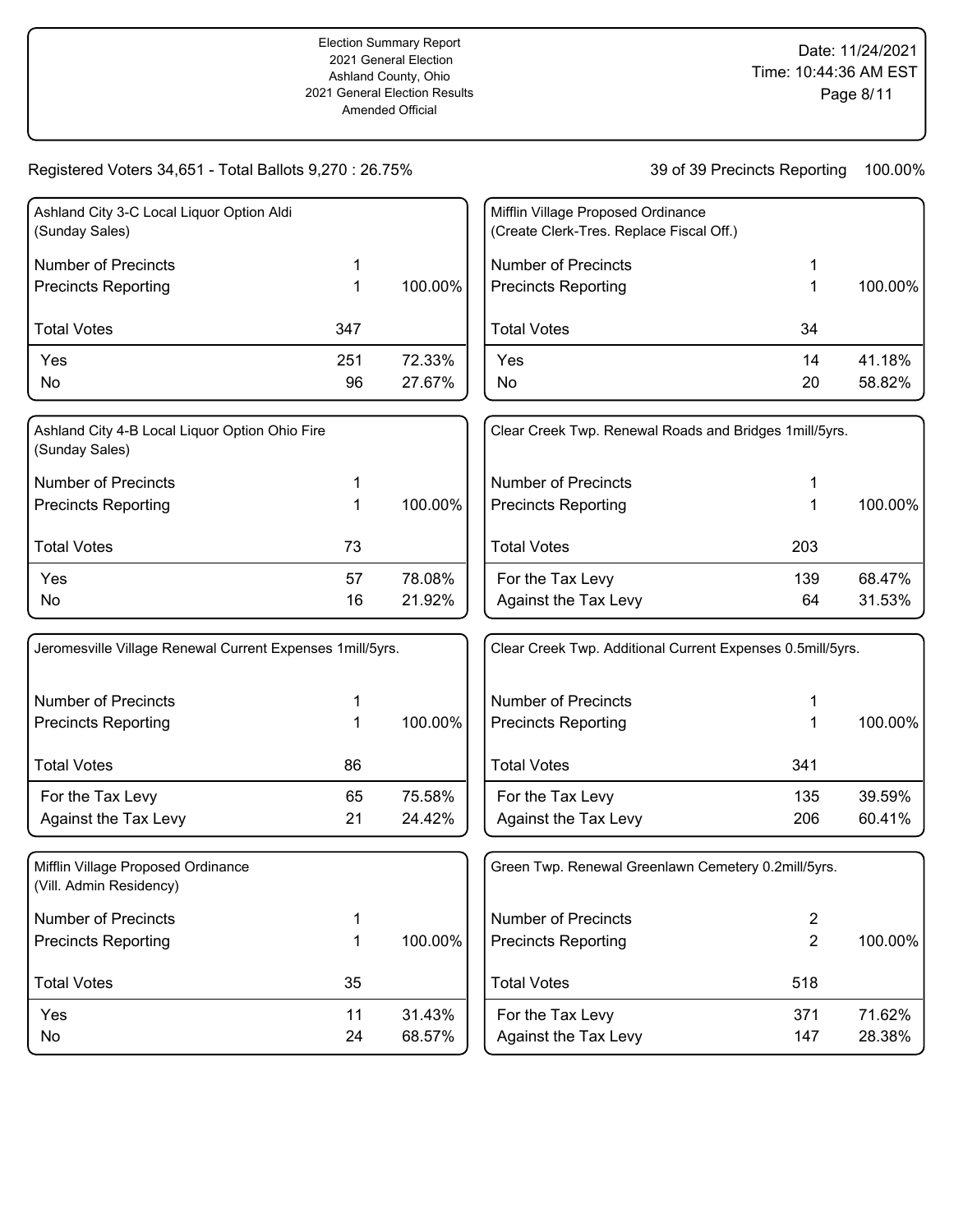| Lake Twp. Renewal Roads and Bridges 1.5mills/5yrs. |     |         |
|----------------------------------------------------|-----|---------|
| Number of Precincts                                |     |         |
| <b>Precincts Reporting</b>                         |     | 100.00% |
| <b>Total Votes</b>                                 | 137 |         |
| For the Tax Levy                                   | 110 | 80.29%  |
| Against the Tax Levy                               | 27  | 19.71%  |
| Montgomery Twp. Renewal Fire 2.6 mills/5yrs.       |     |         |
| Number of Precincts                                | 3   |         |
| <b>Precincts Reporting</b>                         |     | 100.00% |

| <b>Total Votes</b>   | 521 |        |
|----------------------|-----|--------|
| For the Tax Levy     | 397 | 76.20% |
| Against the Tax Levy | 124 | 23.80% |

| Orange Twp. Renewal Fire 0.92mill/5yrs. |     |         |
|-----------------------------------------|-----|---------|
| Number of Precincts                     | 2   |         |
| <b>Precincts Reporting</b>              | 2   | 100.00% |
| <b>Total Votes</b>                      | 327 |         |
| For the Tax Levy                        | 263 | 80.43%  |
| Against the Tax Levy                    | 64  | 19.57%  |

| Orange Twp. Renewal Roads and Bridges 2mills/5yrs. |     |         |
|----------------------------------------------------|-----|---------|
| Number of Precincts                                | 2   |         |
| <b>Precincts Reporting</b>                         | 2   | 100.00% |
| <b>Total Votes</b>                                 | 329 |         |
| For the Tax Levy                                   | 247 | 75.08%  |
| Against the Tax Levy                               | 82  | 24.92%  |

| Orange Twp. Renewal Roads and Bridges 1 mill/5 yrs. |           |                  |
|-----------------------------------------------------|-----------|------------------|
| Number of Precincts<br><b>Precincts Reporting</b>   | 2<br>2    | 100.00%          |
| <b>Total Votes</b>                                  | 320       |                  |
| For the Tax Levy<br>Against the Tax Levy            | 232<br>88 | 72.50%<br>27.50% |

| Troy Twp. Renewal Cemetery 0.5mill/5yrs. |     |         |
|------------------------------------------|-----|---------|
| Number of Precincts                      | 1   |         |
| <b>Precincts Reporting</b>               | 1   | 100.00% |
| <b>Total Votes</b>                       | 182 |         |
| For the Tax Levy                         | 120 | 65.93%  |
| Against the Tax Levy                     | 62  | 34.07%  |

| Vermillion Twp. Renewal Roads and Bridges 0.8 mill/5 yrs. |            |                  |  |
|-----------------------------------------------------------|------------|------------------|--|
| Number of Precincts<br><b>Precincts Reporting</b>         | 2<br>2     | 100.00%          |  |
| <b>Total Votes</b>                                        | 427        |                  |  |
| For the Tax Levy<br>Against the Tax Levy                  | 305<br>122 | 71.43%<br>28.57% |  |

| Ashland County-West Holmes Career Center Additional Permanent<br>Imp. 1.1 mills/continuing period |                |                  |
|---------------------------------------------------------------------------------------------------|----------------|------------------|
| Number of Precincts<br><b>Precincts Reporting</b>                                                 | 37<br>37       | 100.00%          |
| <b>Total Votes</b>                                                                                | 8,015          |                  |
| For the Tax Levy<br>Against the Tax Levy                                                          | 4,222<br>3,793 | 52.68%<br>47.32% |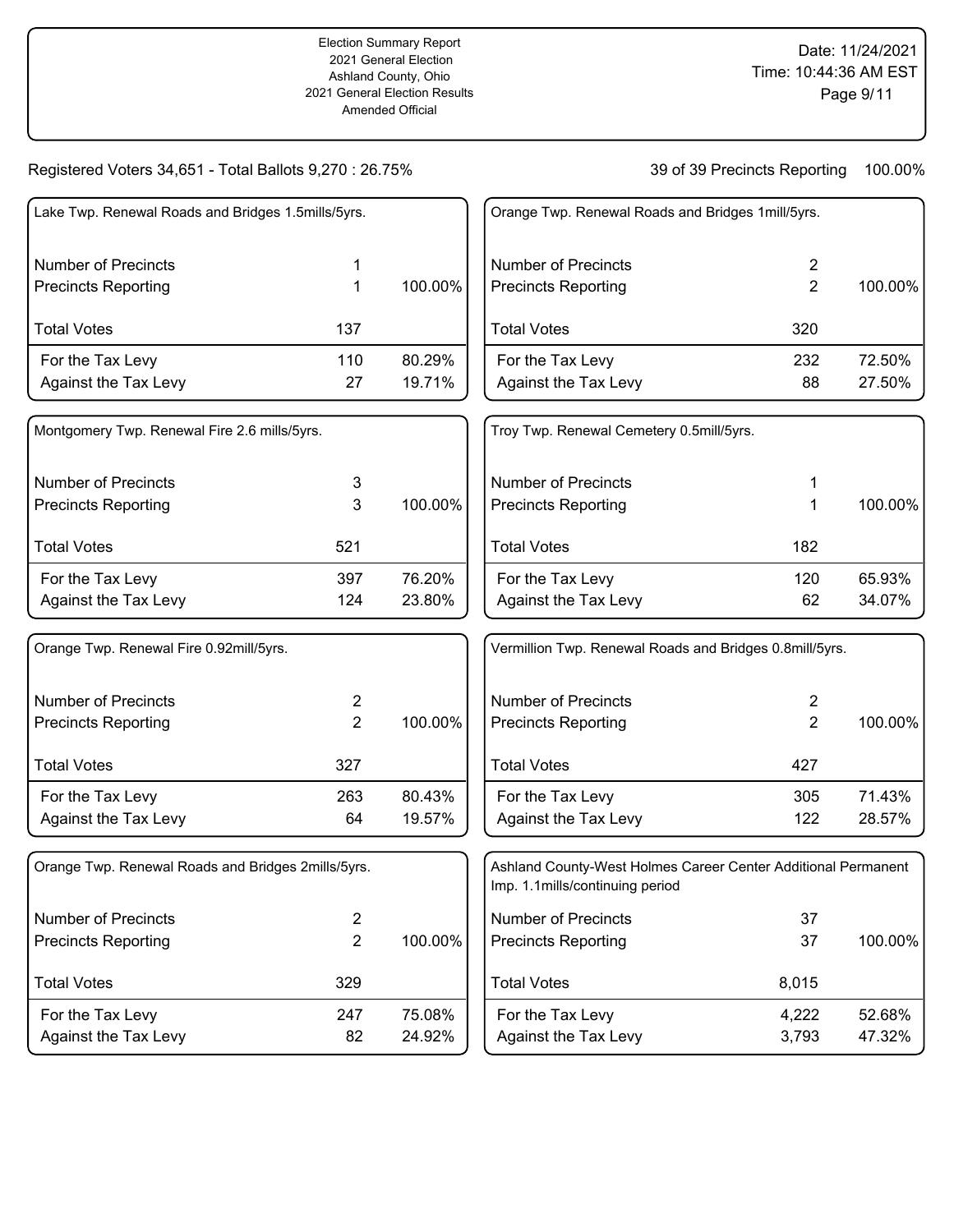| Ashland CSD Renewal Current Expenses 9.9mills/5yrs.                     |                |         | West Holmes LSD Renewal Emergency Req. 0.92mill/10yrs. |                |         |
|-------------------------------------------------------------------------|----------------|---------|--------------------------------------------------------|----------------|---------|
| <b>Number of Precincts</b>                                              | 22             |         | <b>Number of Precincts</b>                             | 1              |         |
| <b>Precincts Reporting</b>                                              | 22             | 100.00% | <b>Precincts Reporting</b>                             | 1              | 100.00% |
| <b>Total Votes</b>                                                      | 4,518          |         | <b>Total Votes</b>                                     | 23             |         |
| For the Tax Levy                                                        | 3,040          | 67.29%  | For the Tax Levy                                       | 11             | 47.83%  |
| Against the Tax Levy                                                    | 1,478          | 32.71%  | Against the Tax Levy                                   | 12             | 52.17%  |
| Loudonville-Perrysville EVSD Renewal Emergency Req.<br>2.05mills/10yrs. |                |         | Wayne County JVSD Renewal Permanent Imp. 0.5mill/5yrs. |                |         |
| <b>Number of Precincts</b>                                              | 5              |         | <b>Number of Precincts</b>                             | $\overline{2}$ |         |
| <b>Precincts Reporting</b>                                              | 5              | 100.00% | <b>Precincts Reporting</b>                             | $\overline{2}$ | 100.00% |
| <b>Total Votes</b>                                                      | 1,290          |         | <b>Total Votes</b>                                     | 68             |         |
| For the Tax Levy                                                        | 861            | 66.74%  | FOR THE TAX LEVY                                       | 46             | 67.65%  |
| Against the Tax Levy                                                    | 429            | 33.26%  | <b>AGAINST THE TAX LEVY</b>                            | 22             | 32.35%  |
| Lucas LSD Renewal Avoid Operating Deficit 2.7mills/5yrs.                |                |         | Clear Creek Fire District Renewal 2.7mills/5yrs.       |                |         |
| <b>Number of Precincts</b>                                              | 2              |         | <b>Number of Precincts</b>                             | 1              |         |
| <b>Precincts Reporting</b>                                              | $\overline{2}$ | 100.00% | <b>Precincts Reporting</b>                             | 1              | 100.00% |
| <b>Total Votes</b>                                                      | 12             |         | <b>Total Votes</b>                                     | 340            |         |
| FOR THE TAX LEVY                                                        | $\overline{7}$ | 58.33%  | For the Tax Levy                                       | 249            | 73.24%  |
| <b>AGAINST THE TAX LEVY</b>                                             | 5              | 41.67%  | Against the Tax Levy                                   | 91             | 26.76%  |
| New London LSD Additional Permanent Imp. 1.5mills/5yrs.                 |                |         | Clear Creek Fire District Renewal 2mills/5yrs.         |                |         |
| <b>Number of Precincts</b>                                              | 1              |         | <b>Number of Precincts</b>                             | 1              |         |
| <b>Precincts Reporting</b>                                              | $\mathbf 1$    | 100.00% | <b>Precincts Reporting</b>                             | 1              | 100.00% |
| <b>Total Votes</b>                                                      | $\overline{2}$ |         | <b>Total Votes</b>                                     | 341            |         |
| For the Tax Levy                                                        | $\pmb{0}$      | 0%      | For the Tax Levy                                       | 243            | 71.26%  |
| Against the Tax Levy                                                    | $\overline{2}$ | 100.00% | Against the Tax Levy                                   | 98             | 28.74%  |